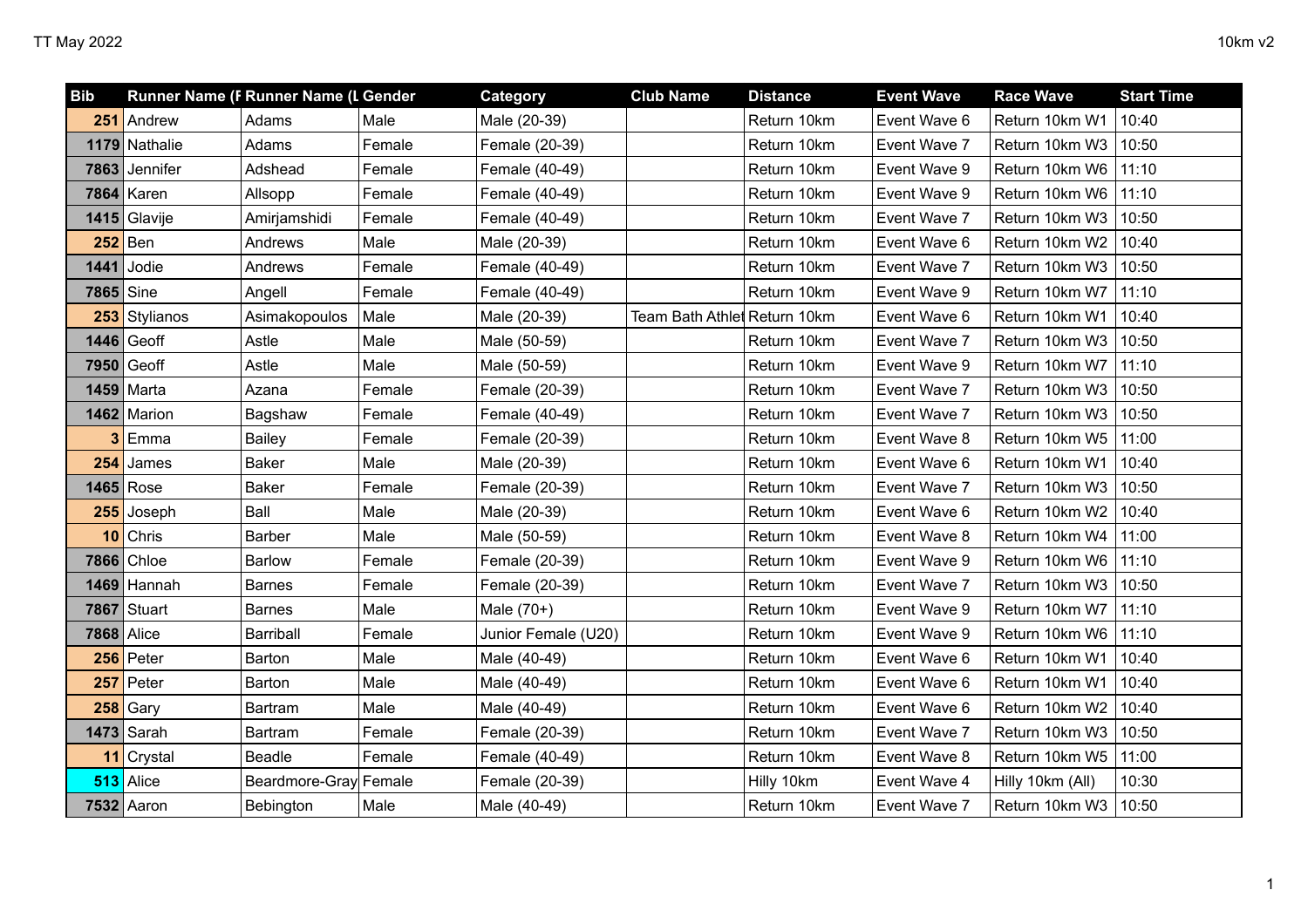|           | 7533 Kristina | Bebington          | Female | Female (40-49)      |                               | Return 10km | Event Wave 7 | Return 10km W3   | 10:50 |
|-----------|---------------|--------------------|--------|---------------------|-------------------------------|-------------|--------------|------------------|-------|
|           | 7869 Luke     | Bedwell            | Male   | Male (20-39)        |                               | Return 10km | Event Wave 9 | Return 10km W7   | 11:10 |
| 1478 Fern |               | <b>Bennett</b>     | Female | Junior Female (U20) |                               | Return 10km | Event Wave 7 | Return 10km W3   | 10:50 |
|           | 14 Gregory    | Benson             | Male   | Male (20-39)        |                               | Return 10km | Event Wave 8 | Return 10km W4   | 11:00 |
| 658       | Yani          | Berdeni            | Male   | Male (20-39)        |                               | Return 10km | Event Wave 6 | Return 10km W1   | 10:40 |
| 516       | alison        | bethell            | Female | Female (50-59)      | Run Alcester                  | Hilly 10km  | Event Wave 4 | Hilly 10km (All) | 10:30 |
| 259       | Fran          | Billington         | Female | Female (20-39)      |                               | Return 10km | Event Wave 6 | Return 10km W2   | 10:40 |
|           | 1492 Kate     | Billington         | Female | Female (20-39)      |                               | Return 10km | Event Wave 7 | Return 10km W3   | 10:50 |
|           | 260 Samuel    | Blanning           | Male   | Male (20-39)        | Southville Runnir Return 10km |             | Event Wave 6 | Return 10km W1   | 10:40 |
|           | 15 Audrey     | Bodman             | Female | Female (50-59)      |                               | Return 10km | Event Wave 8 | Return 10km W5   | 11:00 |
| 528       | Eoin          | <b>Bolger</b>      | Male   | Male (20-39)        |                               | Hilly 10km  | Event Wave 4 | Hilly 10km (All) | 10:30 |
|           | 7870 Andy     | <b>Booth</b>       | Male   | Male (60-69)        | Road Runners C Return 10km    |             | Event Wave 9 | Return 10km W7   | 11:10 |
| 261       | Martyn        | Bowden             | Male   | Male (20-39)        |                               | Return 10km | Event Wave 6 | Return 10km W1   | 10:40 |
| 262       | Rachel        | Bown               | Female | Female (50-59)      |                               | Return 10km | Event Wave 6 | Return 10km W1   | 10:40 |
| 554       | Lisa          | Boyd               | Female | Female (50-59)      |                               | Hilly 10km  | Event Wave 4 | Hilly 10km (All) | 10:30 |
| 263       | Tessa         | Boyd               | Female | Female (20-39)      |                               | Return 10km | Event Wave 6 | Return 10km W2   | 10:40 |
| 597       | Anja          | <b>Bradley</b>     | Female | Female (40-49)      |                               | Hilly 10km  | Event Wave 4 | Hilly 10km (All) | 10:30 |
| 16        | James         | <b>Braithwaite</b> | Male   | Male (40-49)        |                               | Return 10km | Event Wave 8 | Return 10km W4   | 11:00 |
| 1493      | Steve         | <b>Bray</b>        | Male   | Male (50-59)        |                               | Return 10km | Event Wave 7 | Return 10km W3   | 10:50 |
| 264       | Craig         | <b>Brett</b>       | Male   | Male (50-59)        | <b>Slinn Allstars</b>         | Return 10km | Event Wave 6 | Return 10km W1   | 10:40 |
| 7871      | Damaris       | <b>Broad</b>       | Female | Female (40-49)      |                               | Return 10km | Event Wave 9 | Return 10km W6   | 11:10 |
| 17        | Richard       | <b>Brookes</b>     | Male   | Male (20-39)        |                               | Return 10km | Event Wave 8 | Return 10km W4   | 11:00 |
| 695       | Darren        | <b>Brooks</b>      | Male   | Male (20-39)        |                               | Hilly 10km  | Event Wave 4 | Hilly 10km (All) | 10:30 |
| 691       | Simon         | <b>Brooks</b>      | Male   | Male (50-59)        |                               | Hilly 10km  | Event Wave 4 | Hilly 10km (All) | 10:30 |
| 18        | Phil          | Brownbill          | Male   | Male (40-49)        |                               | Return 10km | Event Wave 8 | Return 10km W4   | 11:00 |
| 7872 Abi  |               | <b>Bugler</b>      | Female | Female (40-49)      |                               | Return 10km | Event Wave 9 | Return 10km W6   | 11:10 |
| 696       | Lucy          | <b>Burrows</b>     | Female | Female (20-39)      |                               | Hilly 10km  | Event Wave 4 | Hilly 10km (All) | 10:30 |
| 7873      | Elaine        | <b>Burry</b>       | Female | Female (40-49)      | Calne Running C Return 10km   |             | Event Wave 9 | Return 10km W6   | 11:10 |
| 7874      | Lizzie        | <b>Butler</b>      | Female | Female (20-39)      |                               | Return 10km | Event Wave 9 | Return 10km W7   | 11:10 |
| 697       | Rose          | <b>Bygrave</b>     | Female | Female (60-69)      |                               | Hilly 10km  | Event Wave 4 | Hilly 10km (All) | 10:30 |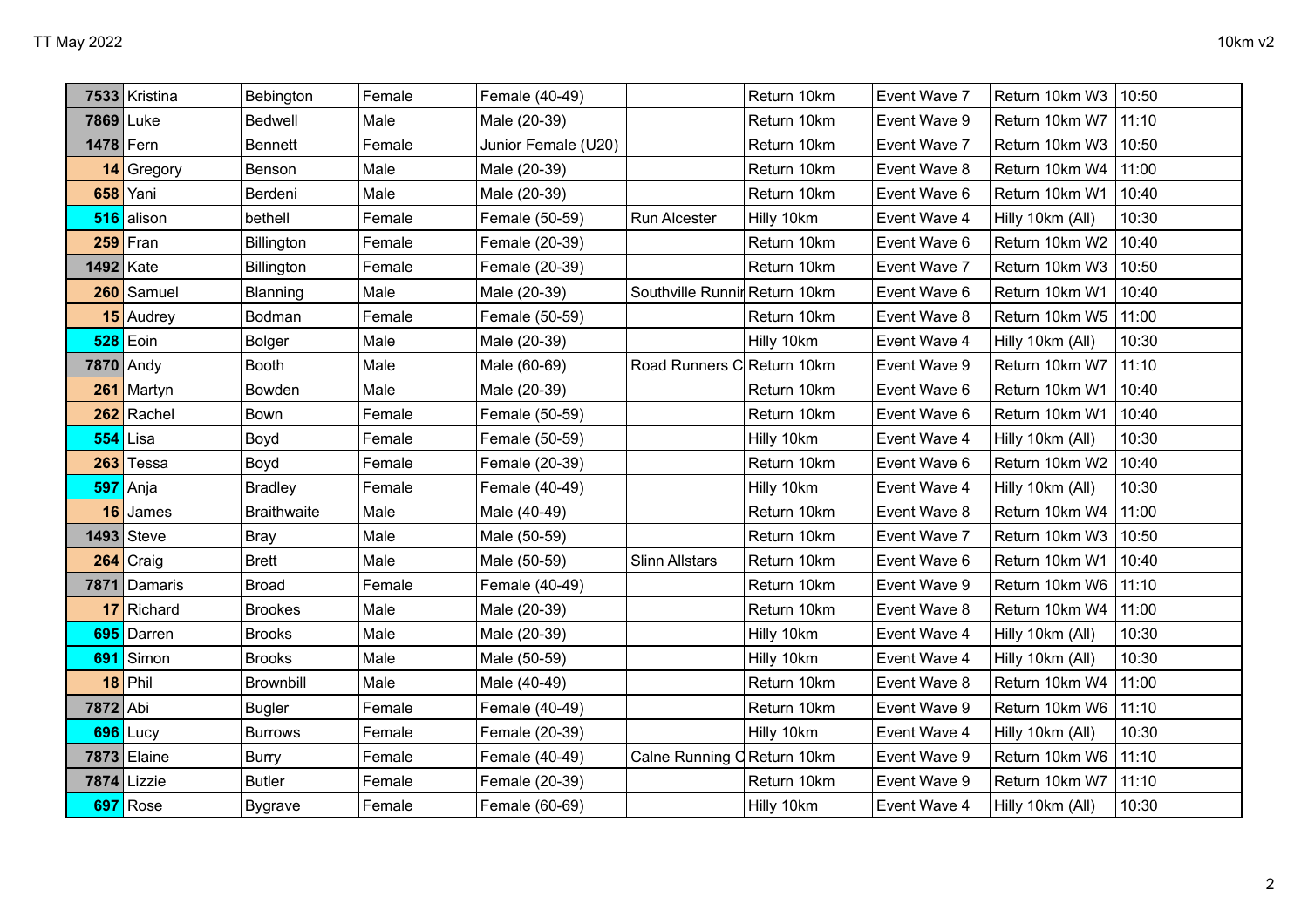|                  | $1494$ Jess   | Campbell  | Female | Female (20-39)      |                               | Return 10km | Event Wave 7 | Return 10km W3   | 10:50 |
|------------------|---------------|-----------|--------|---------------------|-------------------------------|-------------|--------------|------------------|-------|
|                  | $265$ Mark    | Canwell   | Male   | Male (50-59)        |                               | Return 10km | Event Wave 6 | Return 10km W2   | 10:40 |
| 700              | andy          | carr      | Male   | Male (50-59)        |                               | Hilly 10km  | Event Wave 4 | Hilly 10km (All) | 10:30 |
|                  | $1495$ Sarah  | Carr      | Female | Female (20-39)      |                               | Return 10km | Event Wave 7 | Return 10km W3   | 10:50 |
|                  | $19$ Penny    | Cashman   | Female | Female (60-69)      |                               | Return 10km | Event Wave 8 | Return 10km W4   | 11:00 |
|                  | $701$ Mary    | Caudle    | Female | Female (50-59)      |                               | Hilly 10km  | Event Wave 4 | Hilly 10km (All) | 10:30 |
| 971              | Joseph        | Cave      | Male   | Male (20-39)        |                               | Hilly 10km  | Event Wave 4 | Hilly 10km (All) | 10:30 |
|                  | 266 Thomas    | Chapman   | Male   | Male (20-39)        |                               | Return 10km | Event Wave 6 | Return 10km W1   | 10:40 |
| 7875 Julia       |               | Charnock  | Female | Female (50-59)      |                               | Return 10km | Event Wave 9 | Return 10km W6   | 11:10 |
|                  | 7876 Parveen  | Choudhary | Female | Female (20-39)      | Malvern Joggers Return 10km   |             | Event Wave 9 | Return 10km W6   | 11:10 |
| 267              | Aliya         | Chugani   | Female | Junior Female (U20) |                               | Return 10km | Event Wave 6 | Return 10km W2   | 10:40 |
| 709              | Justine       | Clare     | Female | Female (50-59)      |                               | Hilly 10km  | Event Wave 4 | Hilly 10km (All) | 10:30 |
| 812              | Sam           | Clark     | Female | Female (40-49)      |                               | Hilly 10km  | Event Wave 4 | Hilly 10km (All) | 10:30 |
| 834              | <b>LUCIE</b>  | Clark     | Female | Junior Female (U20) |                               | Hilly 10km  | Event Wave 4 | Hilly 10km (All) | 10:30 |
|                  | 716 Barrie    | Clark     | Male   | Male (50-59)        |                               | Hilly 10km  | Event Wave 4 | Hilly 10km (All) | 10:30 |
| <b>1496</b> Katy |               | Clark     | Female | Female (20-39)      |                               | Return 10km | Event Wave 7 | Return 10km W3   | 10:50 |
| 268              | Steve         | Clarke    | Male   | Male (20-39)        |                               | Return 10km | Event Wave 6 | Return 10km W1   | 10:40 |
|                  | $7942$ Hannah | Clegg     | Female | Female (20-39)      |                               | Return 10km | Event Wave 9 | Return 10km W7   | 11:10 |
| 269              | Emma          | Cockle    | Female | Female (40-49)      |                               | Return 10km | Event Wave 6 | Return 10km W1   | 10:40 |
| 20               | Peter         | Cole      | Male   | Male (60-69)        |                               | Return 10km | Event Wave 8 | Return 10km W4   | 11:00 |
| 1497             | Sarah         | Cole      | Female | Female (20-39)      |                               | Return 10km | Event Wave 7 | Return 10km W3   | 10:50 |
| 21               | James         | Cook      | Male   | Male (40-49)        |                               | Return 10km | Event Wave 8 | Return 10km W4   | 11:00 |
| 7877 Neil        |               | Cook      | Male   | Male (50-59)        | Bad boy running Return 10km   |             | Event Wave 9 | Return 10km W6   | 11:10 |
| 270              | David         | Corlett   | Male   | Male (20-39)        |                               | Return 10km | Event Wave 6 | Return 10km W2   | 10:40 |
| 271              | Peter         | Cossins   | Male   | Male (40-49)        |                               | Return 10km | Event Wave 6 | Return 10km W2   | 10:40 |
| 272              | Sophie        | Cottrell  | Female | Female (50-59)      |                               | Return 10km | Event Wave 6 | Return 10km W1   | 10:40 |
| 1499             | Maddy         | Cottrell  | Female | Female (20-39)      |                               | Return 10km | Event Wave 7 | Return 10km W3   | 10:50 |
| 1498             | Louise        | Cottrell  | Female | Female (50-59)      |                               | Return 10km | Event Wave 7 | Return 10km W3   | 10:50 |
| 7878             | Charlie       | Cottrell  | Male   | Male (20-39)        |                               | Return 10km | Event Wave 9 | Return 10km W7   | 11:10 |
|                  | 850 Alun      | Cox       | Male   | Male (50-59)        | Port-Talbot Harrid Hilly 10km |             | Event Wave 4 | Hilly 10km (All) | 10:30 |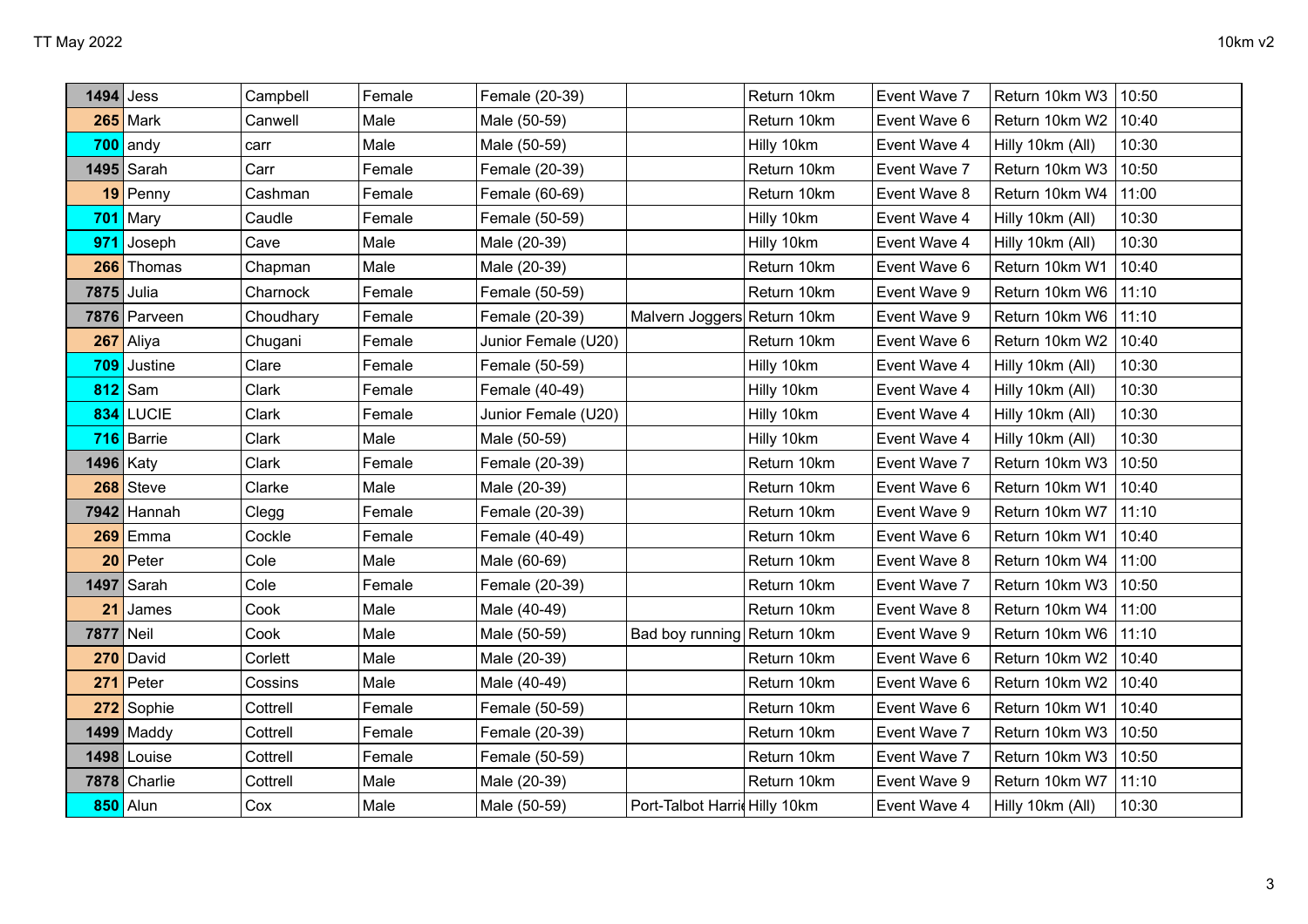|              | <b>273</b> Nick | Crew           | Male   | Male (50-59)   | Bristol and West Return 10km  |             | Event Wave 6 | Return 10km W1         | 10:40 |
|--------------|-----------------|----------------|--------|----------------|-------------------------------|-------------|--------------|------------------------|-------|
|              | $1500$ Faye     | Crocker        | Female | Female (50-59) |                               | Return 10km | Event Wave 7 | Return 10km W3         | 10:50 |
|              | 22 Katie        | Crook          | Female | Female (20-39) |                               | Return 10km | Event Wave 8 | Return 10km W4         | 11:00 |
|              | 23 Richard      | Crook          | Male   | Male (50-59)   | Vegetarian Cyclir Return 10km |             | Event Wave 8 | Return 10km W4         | 11:00 |
|              | 24 Teresa       | Cryer          | Female | Female (50-59) |                               | Return 10km | Event Wave 8 | Return 10km W4         | 11:00 |
|              | $274$ Zara      | Culican        | Female | Female (20-39) |                               | Return 10km | Event Wave 6 | Return 10km W1         | 10:40 |
| 685          | Julie           | Culliford      | Female | Female (50-59) |                               | Return 10km | Event Wave 6 | Return 10km W2         | 10:40 |
| 7137 Gary    |                 | Cullimore-Pike | Male   | Male (60-69)   |                               | Return 10km | Event Wave 7 | Return 10km W3         | 10:50 |
| 972          | Amy             | Curtis         | Female | Female (20-39) |                               | Hilly 10km  | Event Wave 4 | Hilly 10km (All)       | 10:30 |
|              | $275$ Neil      | Cutler         | Male   | Male (50-59)   | <b>Slinn Allstars</b>         | Return 10km | Event Wave 6 | Return 10km W1         | 10:40 |
|              | 7879 Michelle   | Cutler         | Female | Female (50-59) |                               | Return 10km | Event Wave 9 | Return 10km W7         | 11:10 |
|              | 7880 Andy       | Dalley         | Male   | Male (50-59)   |                               | Return 10km | Event Wave 9 | Return 10km W7         | 11:10 |
| 25           | Thomas          | Daniels        | Male   | Male (60-69)   |                               | Return 10km | Event Wave 8 | Return 10km W4         | 11:00 |
| 7146 Rob     |                 | Dann           | Male   | Male (20-39)   |                               | Return 10km | Event Wave 7 | Return 10km W3         | 10:50 |
|              | 7881 Rajdeep    | Das            | Male   | Male (20-39)   |                               | Return 10km | Event Wave 9 | Return 10km W6         | 11:10 |
|              | 855 Thomas      | Davidson       | Male   | Male (20-39)   |                               | Hilly 10km  | Event Wave 4 | Hilly 10km (All)       | 10:30 |
| $7152$ julia |                 | Davis Sellick  | Female | Female (50-59) |                               | Return 10km | Event Wave 7 | Return 10km W3         | 10:50 |
| 276          | Jamie           | Dawe           | Male   | Male (20-39)   |                               | Return 10km | Event Wave 6 | Return 10km W1         | 10:40 |
| 277          | Alex            | Dawson         | Male   | Male (20-39)   |                               | Return 10km | Event Wave 6 | Return 10km W2         | 10:40 |
|              | 7882 Rose       | Dawson         | Female | Female (60-69) |                               | Return 10km | Event Wave 9 | Return 10km W6         | 11:10 |
| 278          | Emiliya         | Decheva        | Female | Female (20-39) |                               | Return 10km | Event Wave 6 | Return 10km W1         | 10:40 |
| $856$ Ed     |                 | Dening         | Male   | Male (40-49)   | Southville Runnir Hilly 10km  |             | Event Wave 4 | Hilly 10km (All)       | 10:30 |
| 7883 Amy     |                 | Dennis-Jones   | Female | Female (40-49) |                               | Return 10km | Event Wave 9 | Return 10km W7         | 11:10 |
| 26           | Paul            | Dewsbury       | Male   | Male (40-49)   |                               | Return 10km | Event Wave 8 | Return 10km W4         | 11:00 |
|              | $7884$ Megan    | Dickens        | Female | Female (20-39) |                               | Return 10km | Event Wave 9 | Return 10km W6         | 11:10 |
| 27           | Catherine       | <b>Dix</b>     | Female | Female (40-49) |                               | Return 10km | Event Wave 8 | Return 10km W4         | 11:00 |
|              | 7885 Jamie      | Dowding        | Male   | Male (20-39)   |                               | Return 10km | Event Wave 9 | Return 10km W6         | 11:10 |
|              | $7513$ Rebecca  | <b>Drewitt</b> | Female | Female (40-49) |                               | Return 10km | Event Wave 7 | Return 10km W3         | 10:50 |
| 860          | Rhian           | Drinkwater     | Female | Female (40-49) |                               | Hilly 10km  | Event Wave 4 | Hilly 10km (All)       | 10:30 |
|              | 28 Louise       | Drury          | Female | Female (50-59) |                               | Return 10km | Event Wave 8 | Return 10km W4   11:00 |       |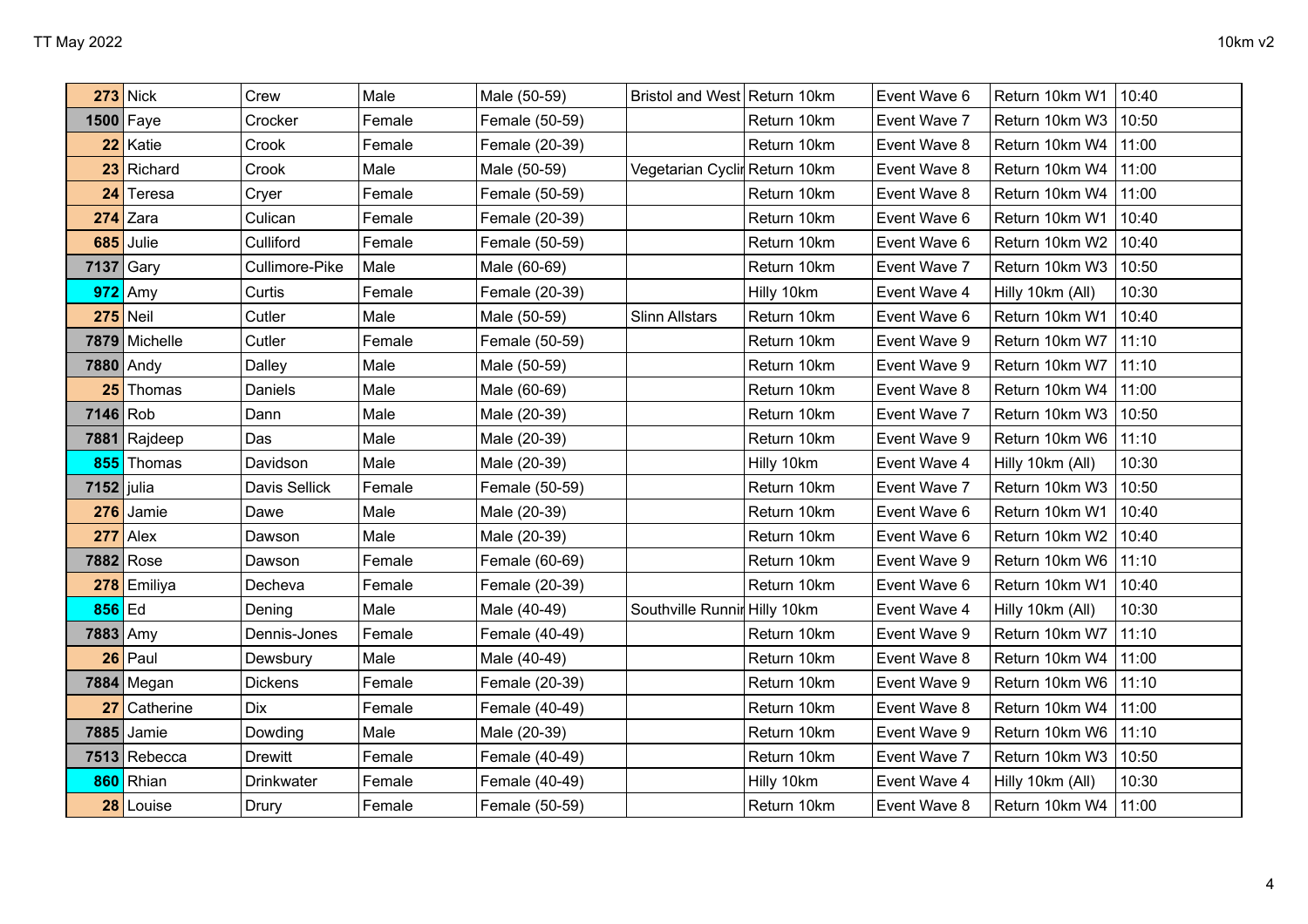|                 | 7158 Sian          | Duncan       | Female | Female (20-39)    |                              | Return 10km | Event Wave 7 | Return 10km W3         | 10:50 |
|-----------------|--------------------|--------------|--------|-------------------|------------------------------|-------------|--------------|------------------------|-------|
|                 | 862 simon          | dunk         | Male   | Male $(70+)$      |                              | Hilly 10km  | Event Wave 4 | Hilly 10km (All)       | 10:30 |
| 29              | Mark               | Dyer         | Male   | Male (40-49)      |                              | Return 10km | Event Wave 8 | Return 10km W4         | 11:00 |
|                 | 7508 Victoria      | Eardley-Ford | Female | Female (20-39)    | Lonely Goat RC   Return 10km |             | Event Wave 7 | Return 10km W3   10:50 |       |
| 30 <sup>°</sup> | Fionnuala          | Earley       | Female | Female (50-59)    |                              | Return 10km | Event Wave 8 | Return 10km W4         | 11:00 |
|                 | 7941 Matthew       | East         | Male   | Male (20-39)      |                              | Return 10km | Event Wave 9 | Return 10km W7         | 11:10 |
| 864             | Baiba              | Edere        | Female | Female (40-49)    |                              | Hilly 10km  | Event Wave 4 | Hilly 10km (All)       | 10:30 |
| 279             | Keira              | Edwards      | Female | Female (20-39)    |                              | Return 10km | Event Wave 6 | Return 10km W1         | 10:40 |
| 7206 Cat        |                    | <b>Ellis</b> | Female | Female (20-39)    |                              | Return 10km | Event Wave 7 | Return 10km W3         | 10:50 |
|                 | 7886 Carolyn       | Fagan        | Female | Female (20-39)    |                              | Return 10km | Event Wave 9 | Return 10km W7         | 11:10 |
| 7233            | Debbie             | Farman       | Female | Female (50-59)    |                              | Return 10km | Event Wave 7 | Return 10km W3         | 10:50 |
|                 | 7887 Katie         | Farrell      | Female | Female (20-39)    |                              | Return 10km | Event Wave 9 | Return 10km W6         | 11:10 |
|                 | 7888 Rosa          | Farrell      | Female | Female (20-39)    |                              | Return 10km | Event Wave 9 | Return 10km W6         | 11:10 |
|                 | $282$ Kay          | Fearn        | Female | Female (40-49)    | Kidderminster an Return 10km |             | Event Wave 6 | Return 10km W2         | 10:40 |
| 281             | Oliver             | Fearn        | Male   | Junior Male (U20) | Kidderminster an Return 10km |             | Event Wave 6 | Return 10km W2         | 10:40 |
| 280             | Robin              | Fearn        | Male   | Male (40-49)      | Kidderminster an Return 10km |             | Event Wave 6 | Return 10km W2         | 10:40 |
| 865             | Laura              | Feekins-Bate | Female | Female (20-39)    |                              | Hilly 10km  | Event Wave 4 | Hilly 10km (All)       | 10:30 |
| 283             | Claire             | Fennell      | Female | Female (20-39)    | Bath Amphibians Return 10km  |             | Event Wave 6 | Return 10km W2         | 10:40 |
| 7252            | Melanie            | Fey          | Female | Female (50-59)    |                              | Return 10km | Event Wave 7 | Return 10km W3         | 10:50 |
| 31              | Emma               | Fiddimore    | Female | Female (20-39)    |                              | Return 10km | Event Wave 8 | Return 10km W4         | 11:00 |
| 284             | Marcus             | Fletcher     |        |                   |                              |             |              |                        |       |
|                 |                    |              | Male   | Male (20-39)      | Team Bath AC                 | Return 10km | Event Wave 6 | Return 10km W1         | 10:40 |
|                 | 7889 Zoe           | Flowerdew    | Female | Female (40-49)    |                              | Return 10km | Event Wave 9 | Return 10km W7         | 11:10 |
| 7947            | Katrina            | Forster      | Female | Female (40-49)    |                              | Return 10km | Event Wave 9 | Return 10km W7         | 11:10 |
| 866             | John               | Foster       | Male   | Male (60-69)      | Ely runners                  | Hilly 10km  | Event Wave 4 | Hilly 10km (All)       | 10:30 |
| 868             | Siobhan            | Frank        | Female | Female (20-39)    |                              | Hilly 10km  | Event Wave 4 | Hilly 10km (All)       | 10:30 |
| 32              | Sophie             | Frost        | Female | Female (20-39)    |                              | Return 10km | Event Wave 8 | Return 10km W5         | 11:00 |
|                 | 7890 Sophie        | Fryer        | Female | Female (20-39)    |                              | Return 10km | Event Wave 9 | Return 10km W7         | 11:10 |
| 33              | Eleanor            | Fullalove    | Female | Female (20-39)    |                              | Return 10km | Event Wave 8 | Return 10km W5         | 11:00 |
|                 | <b>7260</b> Nicole | Gadras       | Female | Female (20-39)    |                              | Return 10km | Event Wave 7 | Return 10km W3         | 10:50 |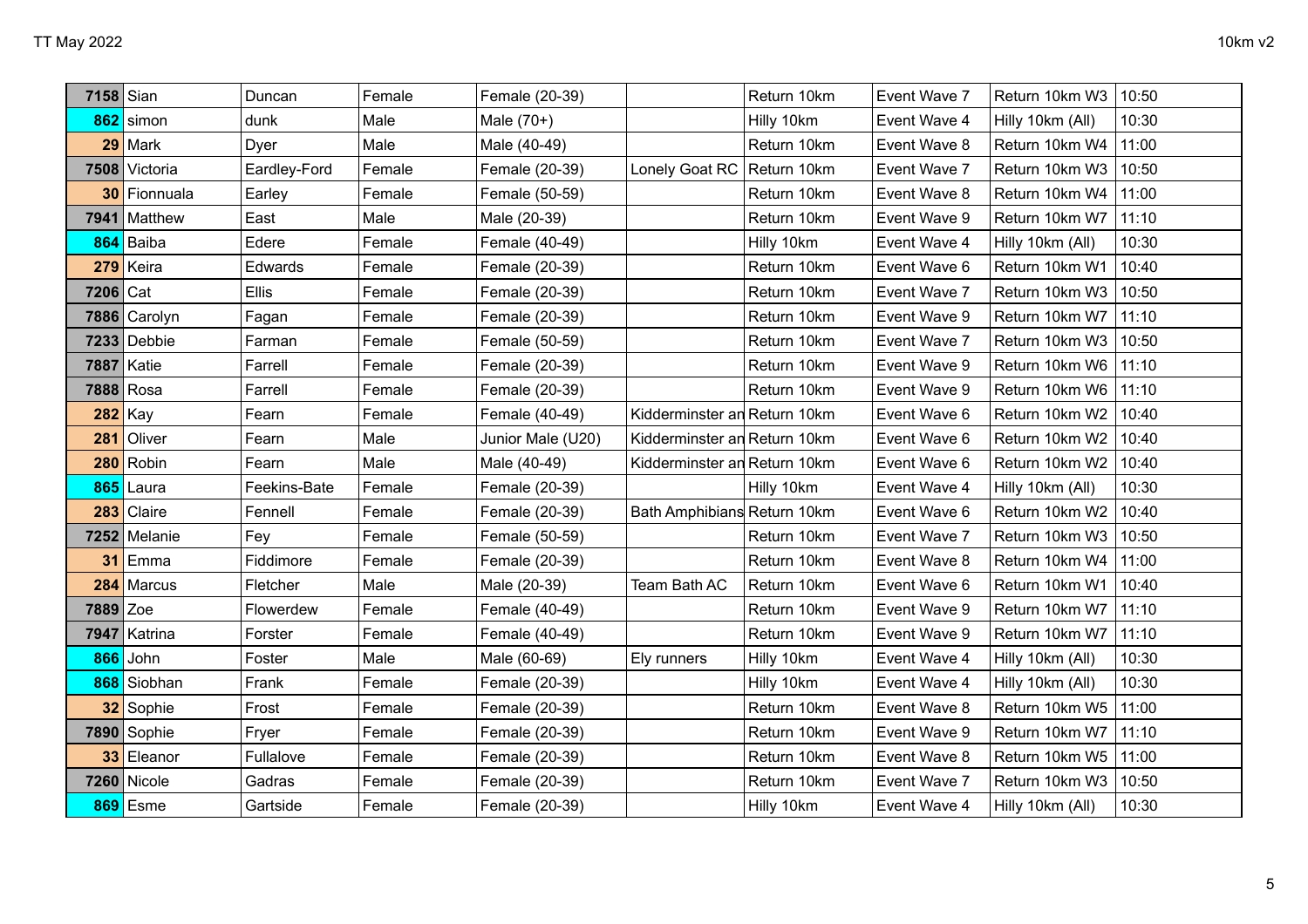|           | $285$ Adam         | Gayton              | Male   | Male (20-39)        |                             | Return 10km | Event Wave 6 | Return 10km W1   | 10:40 |
|-----------|--------------------|---------------------|--------|---------------------|-----------------------------|-------------|--------------|------------------|-------|
| 7314      | Domenica           | Gentile             | Female | Female (40-49)      |                             | Return 10km | Event Wave 7 | Return 10km W3   | 10:50 |
| 286       | David              | Gilhooley           | Male   | Male (40-49)        |                             | Return 10km | Event Wave 6 | Return 10km W1   | 10:40 |
| 287       | Katrina            | Gillard             | Female | Female (20-39)      |                             | Return 10km | Event Wave 6 | Return 10km W1   | 10:40 |
| 34        | Martin             | Gillmore            | Male   | Male (50-59)        |                             | Return 10km | Event Wave 8 | Return 10km W4   | 11:00 |
|           | <b>7529 Billie</b> | Gingell             | Female | Female (20-39)      |                             | Return 10km | Event Wave 7 | Return 10km W3   | 10:50 |
| 871       | Mike               | Godber              | Male   | Male (40-49)        |                             | Hilly 10km  | Event Wave 4 | Hilly 10km (All) | 10:30 |
|           | 35 David           | Goodwin             | Male   | Male (40-49)        |                             | Return 10km | Event Wave 8 | Return 10km W4   | 11:00 |
|           | 7891 Sharon        | Gore                | Female | Female (50-59)      |                             | Return 10km | Event Wave 9 | Return 10km W7   | 11:10 |
|           | 37 Amy             | Gray                | Female | Female (20-39)      |                             | Return 10km | Event Wave 8 | Return 10km W4   | 11:00 |
| 36        | John               | Gray                | Male   | Male (60-69)        |                             | Return 10km | Event Wave 8 | Return 10km W4   | 11:00 |
|           | $288$ Ruth         | Grieve              | Female | Female (20-39)      |                             | Return 10km | Event Wave 6 | Return 10km W2   | 10:40 |
| 289       | Steve              | Grist               | Male   | Male (50-59)        |                             | Return 10km | Event Wave 6 | Return 10km W1   | 10:40 |
|           | 38 Molly           | Grubb               | Female | Female (20-39)      |                             | Return 10km | Event Wave 8 | Return 10km W4   | 11:00 |
| 39        | Skye               | Hackett             | Female | Junior Female (U20) |                             | Return 10km | Event Wave 8 | Return 10km W4   | 11:00 |
|           | 7315 Hazel         | <b>Hall-Roberts</b> | Female | Female (20-39)      |                             | Return 10km | Event Wave 7 | Return 10km W3   | 10:50 |
|           | 7330 Chris         | <b>Hall-Roberts</b> | Male   | Male (20-39)        |                             | Return 10km | Event Wave 7 | Return 10km W3   | 10:50 |
|           | 876 Kenny          | Hamer               | Male   | Male (40-49)        |                             | Hilly 10km  | Event Wave 4 | Hilly 10km (All) | 10:30 |
| 7539 lan  |                    | Hampson             | Male   | Male (40-49)        |                             | Return 10km | Event Wave 7 | Return 10km W3   | 10:50 |
|           | $7894$ Sophie      | Hampton             | Female | Female (20-39)      |                             | Return 10km | Event Wave 9 | Return 10km W7   | 11:10 |
|           | 7895 Beth          | Hampton             | Female | Female (20-39)      |                             | Return 10km | Event Wave 9 | Return 10km W7   | 11:10 |
| 7893 Sian |                    | Hampton             | Female | Female (50-59)      |                             | Return 10km | Event Wave 9 | Return 10km W7   | 11:10 |
|           | 7892 Mark          | Hampton             | Male   | Male (60-69)        |                             | Return 10km | Event Wave 9 | Return 10km W7   | 11:10 |
|           | 7896 Layla         | Hardin              | Female | Female (20-39)      |                             | Return 10km | Event Wave 9 | Return 10km W6   | 11:10 |
| $290$ Jo  |                    | Harris              | Female | Female (50-59)      | Bitton Road Run Return 10km |             | Event Wave 6 | Return 10km W1   | 10:40 |
|           | 40 Mary-Ann        | Harris              | Female | Female (50-59)      |                             | Return 10km | Event Wave 8 | Return 10km W4   | 11:00 |
| 41        | Kat                | Hart                | Female | Female (20-39)      |                             | Return 10km | Event Wave 8 | Return 10km W5   | 11:00 |
| 7331      | Leigh              | Heffer              | Female | Female (20-39)      |                             | Return 10km | Event Wave 7 | Return 10km W3   | 10:50 |
| 7897      | Rebecca            | Heidenreich         | Female | Junior Female (U20) |                             | Return 10km | Event Wave 9 | Return 10km W6   | 11:10 |
|           | 291 Dominic        | Henry               | Male   | Male (20-39)        |                             | Return 10km | Event Wave 6 | Return 10km W1   | 10:40 |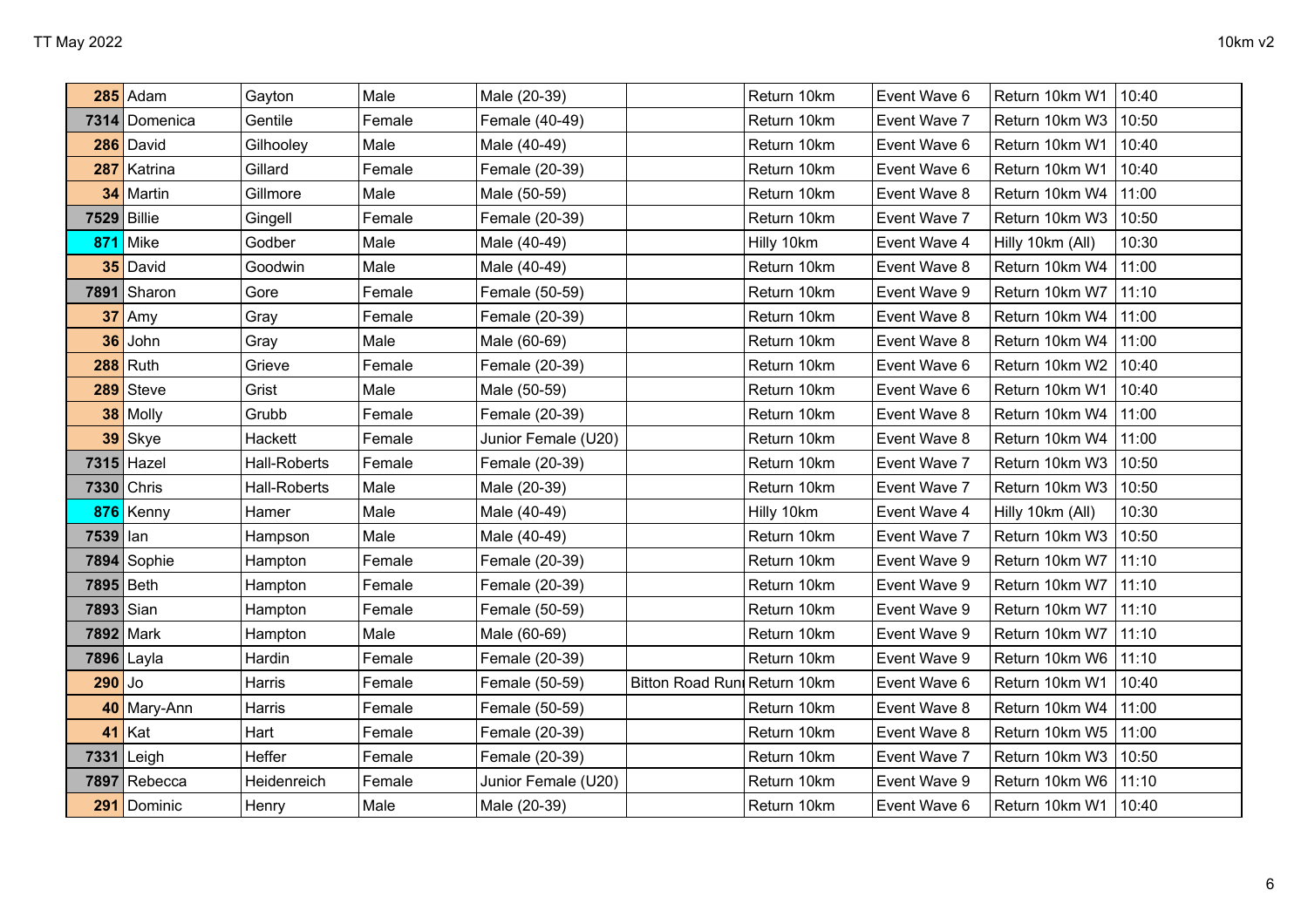|                           |                  |                             |                   |                                |             |                                                                                          |                              | 10:40                                              |
|---------------------------|------------------|-----------------------------|-------------------|--------------------------------|-------------|------------------------------------------------------------------------------------------|------------------------------|----------------------------------------------------|
|                           |                  |                             |                   |                                |             |                                                                                          |                              | 10:50                                              |
| 7940 Mark                 |                  | Male                        | Male (40-49)      |                                |             | Event Wave 9                                                                             |                              | 11:10                                              |
| $\mathsf{E}_{\mathsf{m}}$ | Higson           | Female                      | Female (40-49)    |                                | Return 10km | Event Wave 7                                                                             | Return 10km W3               | 10:50                                              |
| 7898<br>Jamie             | Hill             | Male                        | Male (40-49)      |                                | Return 10km | Event Wave 9                                                                             | Return 10km W6               | 11:10                                              |
| 293<br>$\big $ Max        | Hingley          | Male                        | Junior Male (U20) |                                | Return 10km | Event Wave 6                                                                             | Return 10km W2               | 10:40                                              |
| 7333 Ellie                | Hoare            | Female                      | Female (20-39)    |                                | Return 10km | Event Wave 7                                                                             | Return 10km W3               | 10:50                                              |
| 7899<br>Vanessa           | Hobbs            | Female                      | Female (50-59)    |                                | Return 10km | Event Wave 9                                                                             | Return 10km W7               | 11:10                                              |
| 7339 Sarah                | Hodges           | Female                      | Female (20-39)    |                                | Return 10km | Event Wave 7                                                                             | Return 10km W3               | 10:50                                              |
| 7525 Ruby                 | Hodgson          | Female                      | Female (20-39)    |                                | Return 10km | Event Wave 7                                                                             | Return 10km W3               | 10:50                                              |
| 7340 Beth                 | Hogben           | Female                      | Female (20-39)    |                                | Return 10km | Event Wave 7                                                                             | Return 10km W3               | 10:50                                              |
| 973<br>James              | Houston          | Male                        | Male (40-49)      |                                | Hilly 10km  | Event Wave 4                                                                             | Hilly 10km (All)             | 10:30                                              |
| 295<br>Elaine             | Hughes           | Female                      | Female (20-39)    |                                |             | Event Wave 6                                                                             | Return 10km W2               | 10:40                                              |
| 294<br>Ryan               | Hughes           | Male                        | Male (20-39)      |                                | Return 10km | Event Wave 6                                                                             | Return 10km W1               | 10:40                                              |
| 7900<br>Paul              | Hughes           | Male                        | Male (50-59)      |                                | Return 10km | Event Wave 9                                                                             | Return 10km W6               | 11:10                                              |
| Alice                     | Hunt             | Female                      | Female (40-49)    |                                | Return 10km | Event Wave 7                                                                             | Return 10km W3               | 10:50                                              |
| Will                      | Hunter           | Male                        | Male (20-39)      |                                | Return 10km | Event Wave 8                                                                             | Return 10km W5               | 11:00                                              |
| 7342 Sam                  | Huntley          | Male                        | Male (20-39)      |                                | Return 10km | Event Wave 7                                                                             | Return 10km W3               | 10:50                                              |
| Simon                     | Hurd             | Male                        | Male (40-49)      |                                | Hilly 10km  | Event Wave 4                                                                             | Hilly 10km (All)             | 10:30                                              |
| 7344<br>Samantha          | Hurding          | Female                      | Female (20-39)    |                                | Return 10km | Event Wave 7                                                                             | Return 10km W3               | 10:50                                              |
| Ferdous                   | Hussain          | Female                      | Female (40-49)    |                                | Return 10km | Event Wave 9                                                                             | Return 10km W7               | 11:10                                              |
| Josie                     | Hutchings        | Female                      | Female (20-39)    |                                | Return 10km | Event Wave 8                                                                             | Return 10km W4               | 11:00                                              |
| 7946   Imy                | Huxley           | Female                      | Female (20-39)    |                                | Return 10km | Event Wave 9                                                                             | Return 10km W7               | 11:10                                              |
| 44<br>$\vert$ Mr          | lles             | Male                        | Male (20-39)      |                                | Return 10km | Event Wave 8                                                                             | Return 10km W5               | 11:00                                              |
| Julie<br>296              | llogu            | Female                      | Female (50-59)    | <b>Bristol and Wesr</b>        |             | Event Wave 6                                                                             | Return 10km W1               | 10:40                                              |
| 949<br>Nathan             | Isherwood        | Male                        | Male (20-39)      |                                | Hilly 10km  | Event Wave 4                                                                             | Hilly 10km (All)             | 10:30                                              |
| 45 OLIVER                 | <b>JACOB</b>     | Male                        | Male (20-39)      |                                | Return 10km | Event Wave 8                                                                             | Return 10km W4               | 11:00                                              |
| 7536 Annie                | James            | Female                      | Female (20-39)    |                                | Return 10km | Event Wave 7                                                                             | Return 10km W3               | 10:50                                              |
| James                     | Jarvis           | Male                        | Male (20-39)      |                                | Return 10km | Event Wave 6                                                                             | Return 10km W2               | 10:40                                              |
| Darren                    | Jefford          | Male                        | Male (40-49)      | Team Bath AC                   | Return 10km | Event Wave 7                                                                             | Return 10km W3               | 10:50                                              |
| 7332                      | Rosie<br>Charlie | Herbert<br>Hersom<br>Hewett | Female<br>Male    | Female (20-39)<br>Male (20-39) |             | Return 10km<br>Return 10km<br>Return 10km<br>Westbury Harrier Return 10km<br>Return 10km | Event Wave 6<br>Event Wave 7 | Return 10km W1<br>Return 10km W3<br>Return 10km W7 |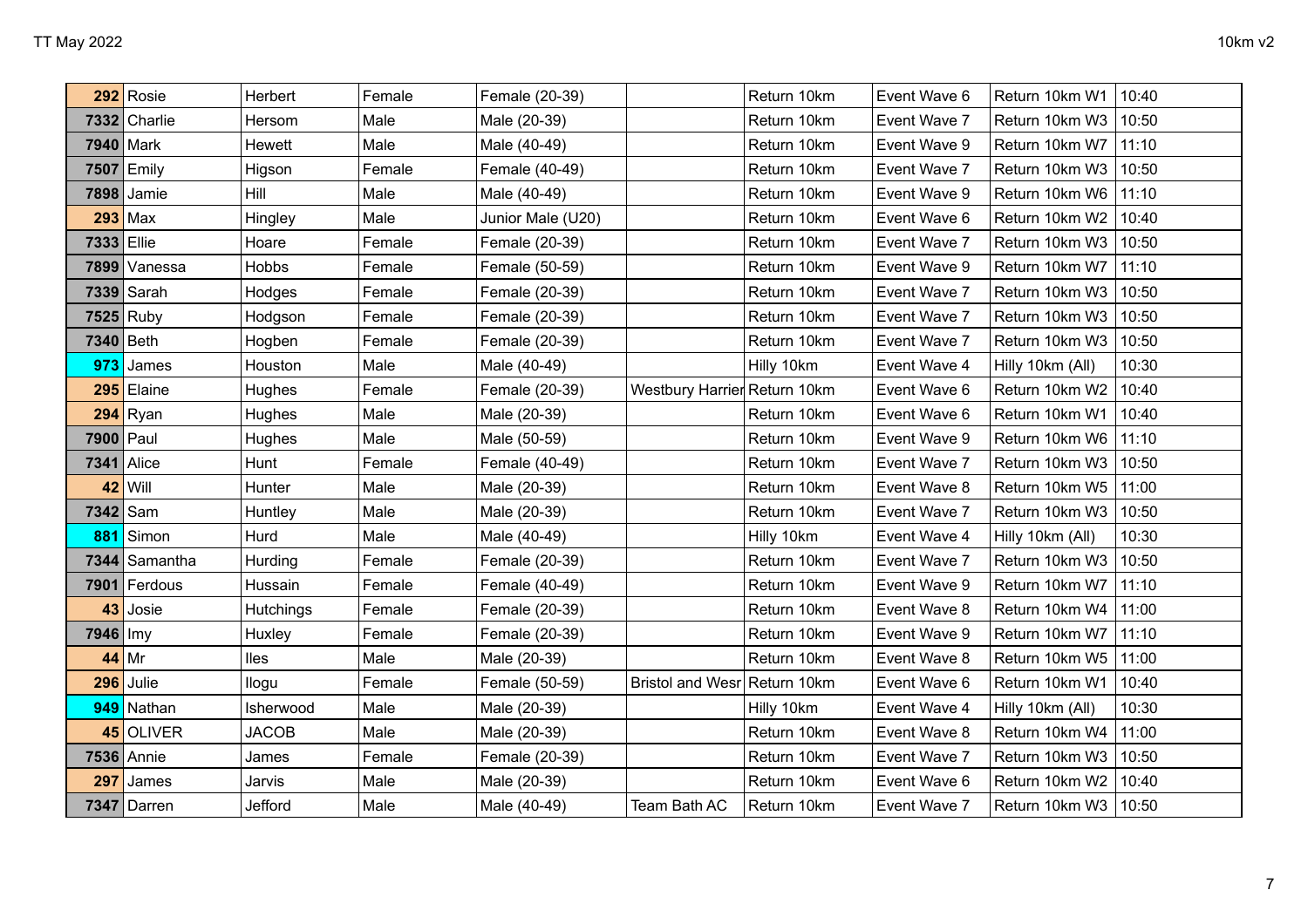|             | <b>298 Ross</b> | Jenkins       | Male   |                |                              | Return 10km |              | Return 10km W1   | 10:40 |
|-------------|-----------------|---------------|--------|----------------|------------------------------|-------------|--------------|------------------|-------|
|             |                 |               |        | Male (20-39)   |                              |             | Event Wave 6 |                  |       |
| 299         | <b>Charles</b>  | Jenkins       | Male   | Male (60-69)   | Devizes Running Return 10km  |             | Event Wave 6 | Return 10km W1   | 10:40 |
| 7350        | John            | Johnstone     | Male   | Male (60-69)   |                              | Return 10km | Event Wave 7 | Return 10km W3   | 10:50 |
| 7531        | Zane            | Jordan        | Male   | Male (40-49)   |                              | Return 10km | Event Wave 7 | Return 10km W3   | 10:50 |
| 300         | Dnyanesh        | Karmarkar     | Male   | Male (40-49)   |                              | Return 10km | Event Wave 6 | Return 10km W1   | 10:40 |
| 663         | Julian          | Kashdan-Brown | Male   | Male (50-59)   |                              | Return 10km | Event Wave 6 | Return 10km W1   | 10:40 |
| 951         | gail            | kendell       | Female | Female (50-59) |                              | Hilly 10km  | Event Wave 4 | Hilly 10km (All) | 10:30 |
| 952         | <b>James</b>    | Kendell       | Male   | Male (50-59)   |                              | Hilly 10km  | Event Wave 4 | Hilly 10km (All) | 10:30 |
|             | $970$ Rich      | Kenington     | Male   | Male (60-69)   |                              | Hilly 10km  | Event Wave 4 | Hilly 10km (All) | 10:30 |
|             | 7902 Trudy      | Kennedy       | Female | Female (50-59) |                              | Return 10km | Event Wave 9 | Return 10km W6   | 11:10 |
|             | $620$ Fran      | Kent          | Female | Female (20-39) |                              | Return 10km | Event Wave 6 | Return 10km W1   | 10:40 |
| $7352$ jade |                 | Knapp         | Female | Female (20-39) |                              | Return 10km | Event Wave 7 | Return 10km W3   | 10:50 |
|             | 7354 Nigel      | Knapp         | Male   | Male (20-39)   |                              | Return 10km | Event Wave 7 | Return 10km W3   | 10:50 |
|             | 7944 Alison     | Knight-Davies | Female | Female (20-39) |                              | Return 10km | Event Wave 9 | Return 10km W7   | 11:10 |
|             | 7903 Toby       | Koschalka     | Male   | Male (40-49)   |                              | Return 10km | Event Wave 9 | Return 10km W7   | 11:10 |
|             | 7360 Vicky      | Lambert       | Female | Female (40-49) |                              | Return 10km | Event Wave 7 | Return 10km W3   | 10:50 |
| 621         | Vicky           | Lay           | Female | Female (20-39) |                              | Return 10km | Event Wave 6 | Return 10km W2   | 10:40 |
| $7904$ Jo   |                 | Lee           | Female | Female (40-49) |                              | Return 10km | Event Wave 9 | Return 10km W6   | 11:10 |
| 953         | Benjamin        | Leslie        | Male   | Male (20-39)   |                              | Hilly 10km  | Event Wave 4 | Hilly 10km (All) | 10:30 |
| 622         | martin          | lewis         | Male   | Male (40-49)   | emersons green Return 10km   |             | Event Wave 6 | Return 10km W1   | 10:40 |
| 623         | Gareth          | Lewis         | Male   | Male (20-39)   |                              | Return 10km | Event Wave 6 | Return 10km W2   | 10:40 |
| 624         | Flossie         | Lilley        | Female | Female (20-39) |                              | Return 10km | Event Wave 6 | Return 10km W1   | 10:40 |
| 7363 Fred   |                 | Lilley        | Male   | Male (20-39)   |                              | Return 10km | Event Wave 7 | Return 10km W3   | 10:50 |
| 954         | Nathan          | Lomax-Cooke   | Male   | Male (20-39)   |                              | Hilly 10km  | Event Wave 4 | Hilly 10km (All) | 10:30 |
| 81          | Sam             | Long          | Female | Female (40-49) |                              | Return 10km | Event Wave 8 | Return 10km W4   | 11:00 |
| 625         | Jess            | Loram         | Female | Female (20-39) |                              | Return 10km | Event Wave 6 | Return 10km W1   | 10:40 |
| 46          | Lucilla         | Macgregor     | Female | Female (50-59) | Westbury Harrier Return 10km |             | Event Wave 8 | Return 10km W4   | 11:00 |
| 47          | Dominika        | Mackiewicz    | Female | Female (20-39) |                              | Return 10km | Event Wave 8 | Return 10km W5   | 11:00 |
| 626         | Katie           | Madgwick      | Female | Female (20-39) |                              | Return 10km | Event Wave 6 | Return 10km W1   | 10:40 |
|             | $7905$ Rahema   | Mamodo        | Female | Female (40-49) | King's Heath Rur Return 10km |             | Event Wave 9 | Return 10km W7   | 11:10 |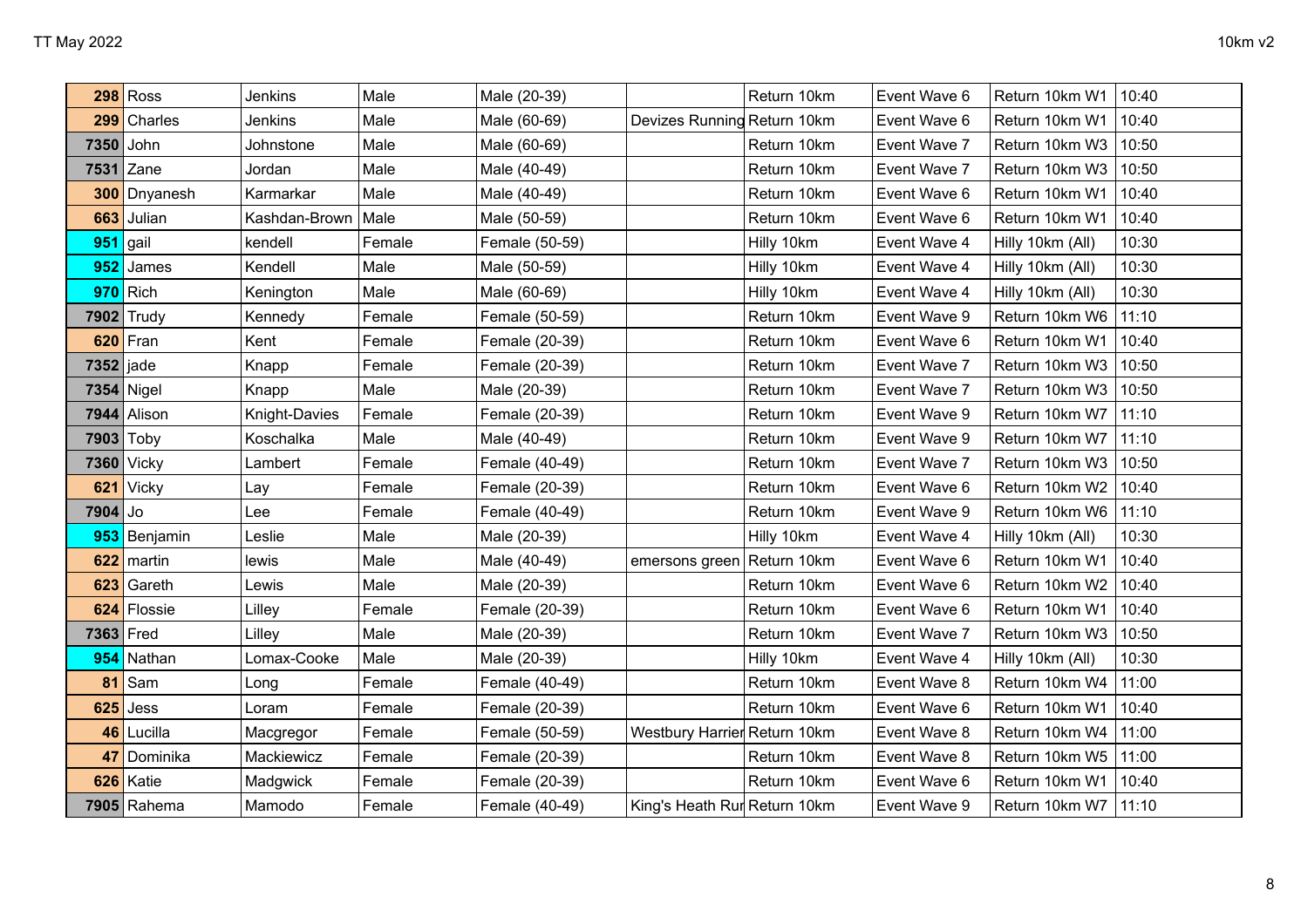| 627  | Craig      | Manley        | Male   | Male (20-39)        |                               | Return 10km | Event Wave 6 | Return 10km W2   | 10:40 |
|------|------------|---------------|--------|---------------------|-------------------------------|-------------|--------------|------------------|-------|
|      | 7364 Ryan  | Mann          | Male   | Male (20-39)        |                               | Return 10km | Event Wave 7 | Return 10km W3   | 10:50 |
| 628  | Shanil     | Mantri        | Male   | Male (40-49)        |                               | Return 10km | Event Wave 6 | Return 10km W2   | 10:40 |
| 48   | Vicki      | Martin        | Female | Female (20-39)      |                               | Return 10km | Event Wave 8 | Return 10km W4   | 11:00 |
| 7506 | Jason      | Martin        | Male   | Male (40-49)        |                               | Return 10km | Event Wave 7 | Return 10km W3   | 10:50 |
| 7365 | Conor      | Mason         | Male   | Male (20-39)        |                               | Return 10km | Event Wave 7 | Return 10km W3   | 10:50 |
| 688  | Katie      | Mason         | Female | Female (20-39)      |                               | Return 10km | Event Wave 6 | Return 10km W1   | 10:40 |
| 7371 | Sarah      | McInerney     | Female | Female (20-39)      |                               | Return 10km | Event Wave 7 | Return 10km W3   | 10:50 |
| 7951 | Elliot     | Mewse         | Male   | Male (40-49)        |                               | Return 10km | Event Wave 9 | Return 10km W7   | 11:10 |
| 7376 | Charlotte  | Milligan      | Female | Female (20-39)      |                               | Return 10km | Event Wave 7 | Return 10km W3   | 10:50 |
| 629  | Tom        | Moore         | Male   | Male (20-39)        |                               | Return 10km | Event Wave 6 | Return 10km W1   | 10:40 |
| 49   | Belinda    | Moore         | Female | Female (20-39)      |                               | Return 10km | Event Wave 8 | Return 10km W4   | 11:00 |
| 955  | David      | Morgan        | Male   | Male (50-59)        |                               | Hilly 10km  | Event Wave 4 | Hilly 10km (All) | 10:30 |
| 630  | Emma-Jane  | Morris        | Female | Female (20-39)      | Ogmore Phoenix Return 10km    |             | Event Wave 6 | Return 10km W1   | 10:40 |
| 7906 | Becky      | <b>Morris</b> | Female | Female (40-49)      |                               | Return 10km | Event Wave 9 | Return 10km W6   | 11:10 |
| 7391 | Sarah      | Moylan        | Female | Female (20-39)      |                               | Return 10km | Event Wave 7 | Return 10km W3   | 10:50 |
| 7907 | Delyth     | Mullane       | Female | Female (60-69)      |                               | Return 10km | Event Wave 9 | Return 10km W6   | 11:10 |
| 956  | Jess       | Mulligan      | Female | Junior Female (U20) |                               | Hilly 10km  | Event Wave 4 | Hilly 10km (All) | 10:30 |
| 631  | Rosey      | Mushens       | Female | Female (50-59)      | Bristol & West AI Return 10km |             | Event Wave 6 | Return 10km W1   | 10:40 |
| 50   | Jo         | Newton        | Female | Female (40-49)      |                               | Return 10km | Event Wave 8 | Return 10km W5   | 11:00 |
| 968  | Antonia    | Norton        | Female | Female (40-49)      | Somer AC                      | Hilly 10km  | Event Wave 4 | Hilly 10km (All) | 10:30 |
| 632  | Lee        | Nott          | Male   | Male (20-39)        |                               | Return 10km | Event Wave 6 | Return 10km W1   | 10:40 |
| 7908 | Sarah      | Nunez         | Female | Female (50-59)      |                               | Return 10km | Event Wave 9 | Return 10km W7   | 11:10 |
| 7948 | Carly      | O'Donnell     | Female | Female (20-39)      |                               | Return 10km | Event Wave 9 | Return 10km W7   | 11:10 |
| 7909 | Teresa     | O'Neill       | Female | Female (40-49)      | Malvern Joggers Return 10km   |             | Event Wave 9 | Return 10km W6   | 11:10 |
| 7910 | Rachel     | Oliver        | Female | Female (20-39)      |                               | Return 10km | Event Wave 9 | Return 10km W6   | 11:10 |
| 7911 | Laura      | Oporto        | Female | Female (20-39)      |                               | Return 10km | Event Wave 9 | Return 10km W6   | 11:10 |
| 7393 | Vikki      | Page          | Female | Female (50-59)      |                               | Return 10km | Event Wave 7 | Return 10km W3   | 10:50 |
| 51   | Steve      | Palmer        | Male   | Male (60-69)        |                               | Return 10km | Event Wave 8 | Return 10km W4   | 11:00 |
|      | $633$ Ryan | Palmer        | Male   | Male (20-39)        |                               | Return 10km | Event Wave 6 | Return 10km W2   | 10:40 |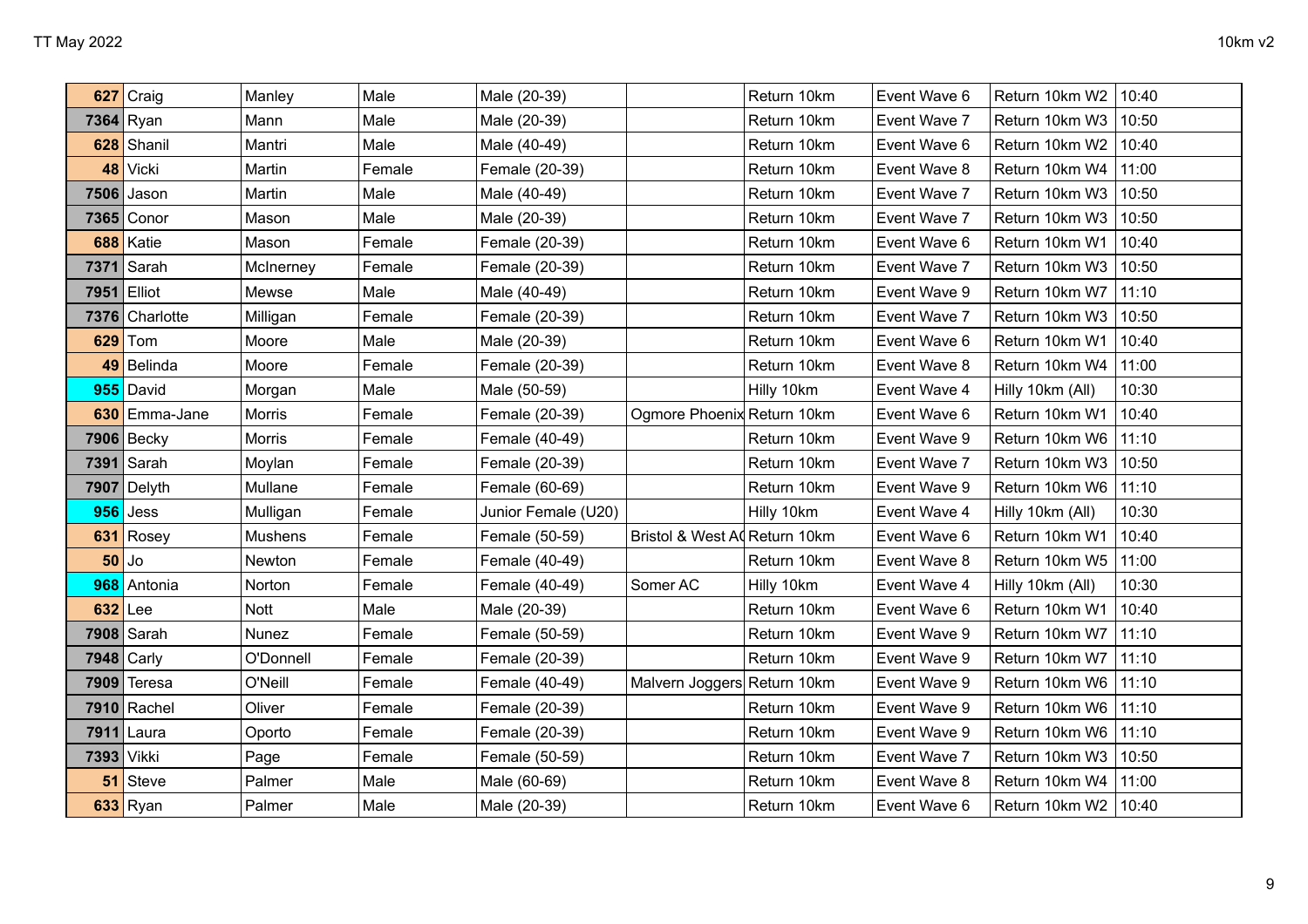|      | <b>7395 Linsey</b> | Park            | Female | Female (40-49)      | The lonely goat   Return 10km |             | Event Wave 7 | Return 10km W3         | 10:50 |
|------|--------------------|-----------------|--------|---------------------|-------------------------------|-------------|--------------|------------------------|-------|
| 634  | Martha             | Parkinson       | Female | Female (20-39)      |                               | Return 10km | Event Wave 6 | Return 10km W2         | 10:40 |
|      | 7403 Simon         | Peacock         | Male   | Male (20-39)        |                               | Return 10km | Event Wave 7 | Return 10km W3         | 10:50 |
|      | 7912 Martin        | Pearce          | Male   | Male (50-59)        | Avon Valley Runi Return 10km  |             | Event Wave 9 | Return 10km W6         | 11:10 |
| 635  | Simon              | Penn            | Male   | Male (40-49)        |                               | Return 10km | Event Wave 6 | Return 10km W2         | 10:40 |
|      | $669$ Luke         | Peppard         | Male   | Male (20-39)        |                               | Return 10km | Event Wave 6 | Return 10km W1         | 10:40 |
|      | 7409 Elizabeth     | Pescud          | Female | Female (20-39)      |                               | Return 10km | Event Wave 7 | Return 10km W3         | 10:50 |
|      | 7419 Katherine     | Petch           | Female | Female (20-39)      |                               | Return 10km | Event Wave 7 | Return 10km W3   10:50 |       |
|      | $7945$ Niick       | Phillips        | Male   | Male (50-59)        | Lonely Goat                   | Return 10km | Event Wave 9 | Return 10km W7         | 11:10 |
| 52   | Cameron            | Pidgeon         | Male   | Male (20-39)        |                               | Return 10km | Event Wave 8 | Return 10km W4         | 11:00 |
|      | 7913 Rosanna       | Piper           | Female | Female (20-39)      |                               | Return 10km | Event Wave 9 | Return 10km W7         | 11:10 |
| 636  | Aaron              | Pritchard       | Male   | Male (20-39)        | Team Bath AC                  | Return 10km | Event Wave 6 | Return 10km W1         | 10:40 |
| 7428 | Awais              | Rashid          | Male   | Male (40-49)        | Great Western R Return 10km   |             | Event Wave 7 | Return 10km W3         | 10:50 |
| 637  | Berenice           | Ray             | Female | Female (20-39)      |                               | Return 10km | Event Wave 6 | Return 10km W2         | 10:40 |
| 7431 | Anne               | Ray             | Female | Female (50-59)      | Swindon Striders Return 10km  |             | Event Wave 7 | Return 10km W3         | 10:50 |
| 53   | Sally              | Read            | Female | Female (40-49)      |                               | Return 10km | Event Wave 8 | Return 10km W4         | 11:00 |
| 7438 | James              | Reddish         | Male   | Male (40-49)        |                               | Return 10km | Event Wave 7 | Return 10km W3         | 10:50 |
| 957  | Clare              | Reeve           | Female | Female (20-39)      | Bitton Road Run Hilly 10km    |             | Event Wave 4 | Hilly 10km (All)       | 10:30 |
| 7538 | Jacqueline         | Reynolds        | Female | Female (20-39)      |                               | Return 10km | Event Wave 7 | Return 10km W3         | 10:50 |
|      | 7943 Katherine     | Rhodes          | Female | Female (40-49)      |                               | Return 10km | Event Wave 9 | Return 10km W7         | 11:10 |
| 969  | Andrew             | Rhodes          | Male   | Male (60-69)        |                               | Hilly 10km  | Event Wave 4 | Hilly 10km (All)       | 10:30 |
|      | 7439 Jules         | Richardson      | Female | Female (50-59)      |                               | Return 10km | Event Wave 7 | Return 10km W3         | 10:50 |
| 7914 | Julia              | Richardson      | Female | Female (40-49)      |                               | Return 10km | Event Wave 9 | Return 10km W7         | 11:10 |
| 54   | Claire             | Ricketts        | Female | Female (20-39)      |                               | Return 10km | Event Wave 8 | Return 10km W4         | 11:00 |
| 55   | Claire             | <b>Ricketts</b> | Female | Female (20-39)      |                               | Return 10km | Event Wave 8 | Return 10km W4         | 11:00 |
| 56   | Jade               | <b>Ricketts</b> | Female | Female (20-39)      |                               | Return 10km | Event Wave 8 | Return 10km W4         | 11:00 |
| 57   | Jade               | <b>Ricketts</b> | Female | Female (20-39)      |                               | Return 10km | Event Wave 8 | Return 10km W4         | 11:00 |
| 58   | Jade               | <b>Ricketts</b> | Female | Female (20-39)      |                               | Return 10km | Event Wave 8 | Return 10km W4         | 11:00 |
| 7915 | Jess               | <b>Roberts</b>  | Female | Junior Female (U20) |                               | Return 10km | Event Wave 9 | Return 10km W6         | 11:10 |
|      | 7440 Naomi         | Robinson        | Female | Female (20-39)      |                               | Return 10km | Event Wave 7 | Return 10km W3   10:50 |       |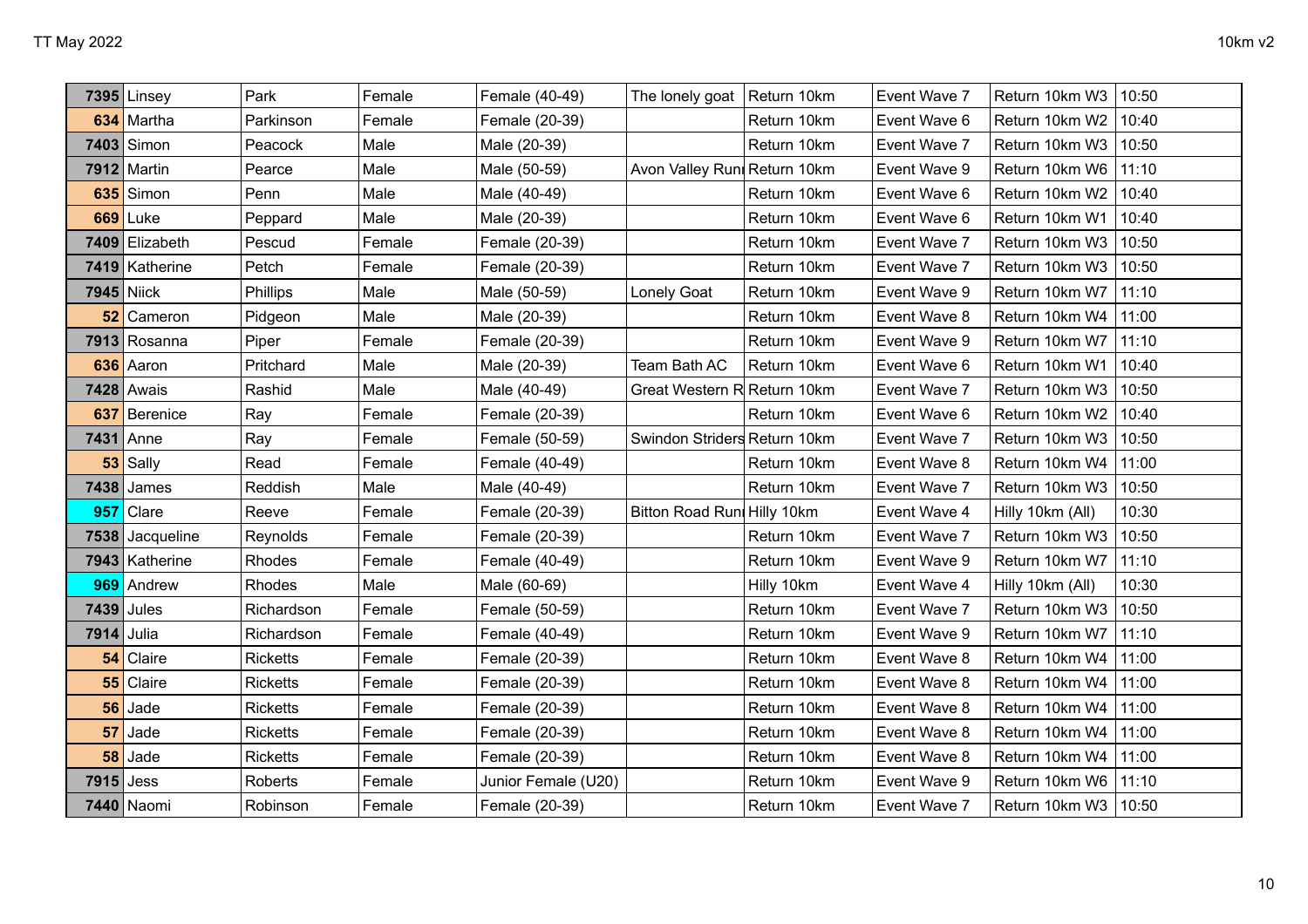|           | 7916 Lynsey        | Robinson              | Female | Female (20-39) |                               | Return 10km | Event Wave 9 | Return 10km W6         | 11:10 |
|-----------|--------------------|-----------------------|--------|----------------|-------------------------------|-------------|--------------|------------------------|-------|
| 7917 Lisa |                    | Rodd                  | Female | Female (40-49) |                               | Return 10km | Event Wave 9 | Return 10km W6         | 11:10 |
|           | 958 Roseanne       | Rogers                | Female | Female (20-39) |                               | Hilly 10km  | Event Wave 4 | Hilly 10km (All)       | 10:30 |
|           | 959 Genevieve      | Rolleston-Smith       | Female | Female (20-39) |                               | Hilly 10km  | Event Wave 4 | Hilly 10km (All)       | 10:30 |
|           | 7918 Mike          | Rose                  | Male   | Male (50-59)   |                               | Return 10km | Event Wave 9 | Return 10km W6         | 11:10 |
|           | $59$ Jack          | Rosier                | Male   | Male (20-39)   |                               | Return 10km | Event Wave 8 | Return 10km W4         | 11:00 |
| 638       | Beanie             | Rowe                  | Female | Female (20-39) |                               | Return 10km | Event Wave 6 | Return 10km W1         | 10:40 |
| 639       | Ollie              | Rowe                  | Male   | Male (20-39)   |                               | Return 10km | Event Wave 6 | Return 10km W1         | 10:40 |
|           | 7919 Joshua        | Rusdale               | Male   | Male (20-39)   |                               | Return 10km | Event Wave 9 | Return 10km W7         | 11:10 |
|           | 7920 Nicole        | Rutland               | Female | Female (20-39) |                               | Return 10km | Event Wave 9 | Return 10km W7         | 11:10 |
| 60        | Isabel             | Saez                  | Female | Female (20-39) |                               | Return 10km | Event Wave 8 | Return 10km W4         | 11:00 |
| 7451      | $ $ Jon            | Salmon                | Male   | Male (20-39)   |                               | Return 10km | Event Wave 7 | Return 10km W3         | 10:50 |
|           | 960 sasha          | Sasha brimacom Female |        | Female (40-49) |                               | Hilly 10km  | Event Wave 4 | Hilly 10km (All)       | 10:30 |
|           | 640 Megan          | Schofield             | Female | Female (20-39) |                               | Return 10km | Event Wave 6 | Return 10km W2         | 10:40 |
|           | $7453$ Tamsin      | Scobell               | Female | Female (20-39) |                               | Return 10km | Event Wave 7 | Return 10km W3         | 10:50 |
| 61        | Steve              | Seaton                | Male   | Male (50-59)   |                               | Return 10km | Event Wave 8 | Return 10km W4         | 11:00 |
| 7921      | Alison             | Sellers               | Female | Female (20-39) |                               | Return 10km | Event Wave 9 | Return 10km W6         | 11:10 |
| 7923      | Jasmine            | Sheringham            | Female | Female (20-39) |                               | Return 10km | Event Wave 9 | Return 10km W6         | 11:10 |
|           | 7922 Sheila        | Sheringham            | Female | Female (60-69) |                               | Return 10km | Event Wave 9 | Return 10km W6         | 11:10 |
| 641       | Luc                | Shide                 | Male   | Male (20-39)   | Islwyn running cl Return 10km |             | Event Wave 6 | Return 10km W2         | 10:40 |
|           | 7454 Ashleigh      | Shinn                 | Female | Female (20-39) |                               | Return 10km | Event Wave 7 | Return 10km W3         | 10:50 |
|           | 7457 sabrina       | shirazi               | Female | Female (20-39) |                               | Return 10km | Event Wave 7 | Return 10km W3         | 10:50 |
|           | 79 Alexandra       | Siddorn               | Female | Female (40-49) |                               | Return 10km | Event Wave 8 | Return 10km W4         | 11:00 |
|           | $7924$ Miguel      | Silva                 | Male   | Male (40-49)   |                               | Return 10km | Event Wave 9 | Return 10km W7         | 11:10 |
|           | 642 Joris          | Simaitis              | Male   | Male (20-39)   |                               | Return 10km | Event Wave 6 | Return 10km W1         | 10:40 |
| 961       | Les                | Simmons               | Male   | Male (50-59)   |                               | Hilly 10km  | Event Wave 4 | Hilly 10km (All)       | 10:30 |
|           | 643 Sophia         | Slayden               | Female | Female (20-39) |                               | Return 10km | Event Wave 6 | Return 10km W2         | 10:40 |
|           | 7459 Julia         | Smart                 | Female | Female (40-49) |                               | Return 10km | Event Wave 7 | Return 10km W3         | 10:50 |
|           | 644 Hayley         | Smith                 | Female | Female (20-39) |                               | Return 10km | Event Wave 6 | Return 10km W2         | 10:40 |
|           | <b>7473</b> Olivia | Smith                 | Female | Female (20-39) |                               | Return 10km | Event Wave 7 | Return 10km W3   10:50 |       |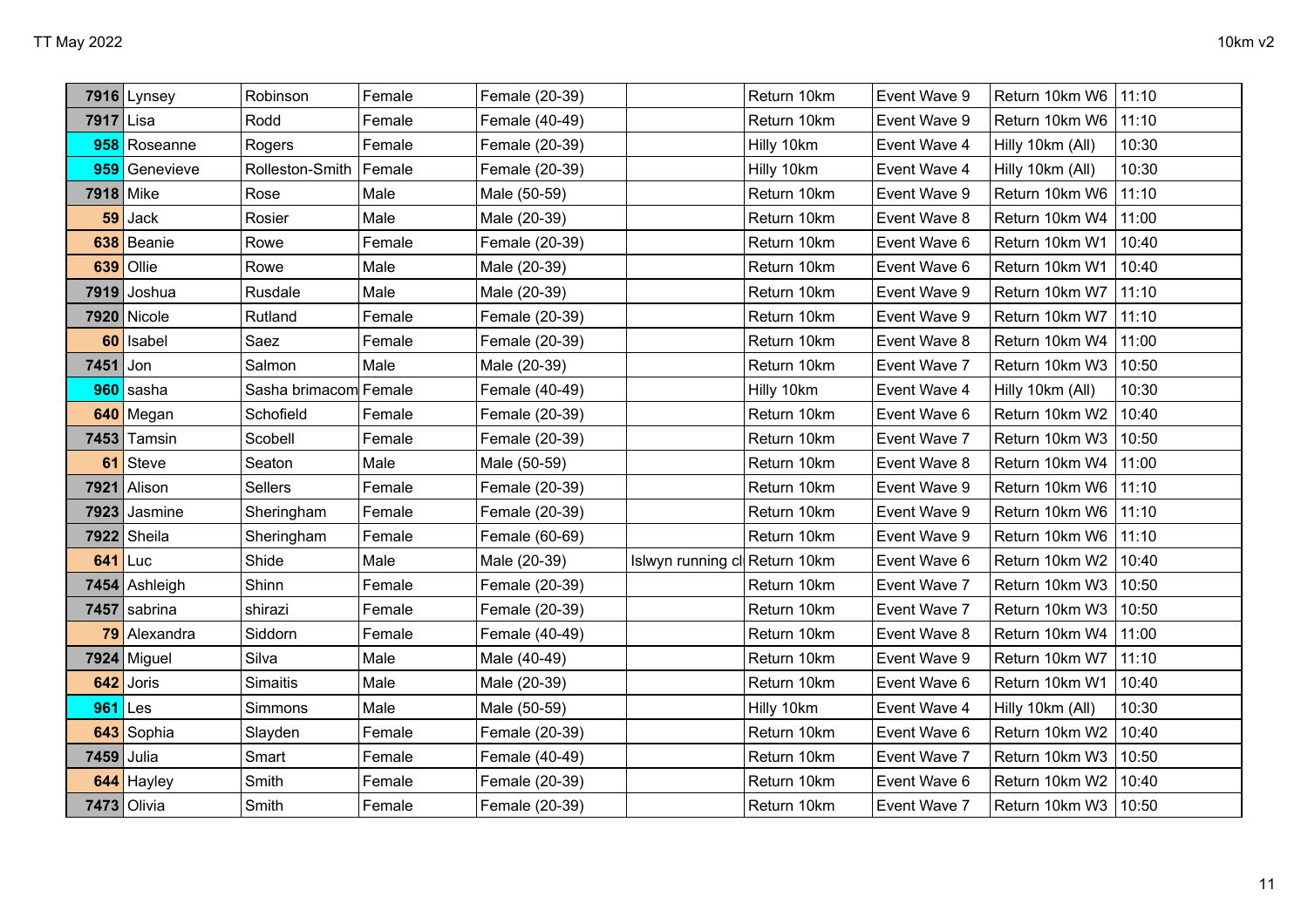|            | 7466 Jeffrey  | Smith         | Male   | Male (20-39)      |                             | Return 10km | Event Wave 7 | Return 10km W3         | 10:50 |
|------------|---------------|---------------|--------|-------------------|-----------------------------|-------------|--------------|------------------------|-------|
|            | 62 Elodie     | Smith         | Female | Female (20-39)    |                             | Return 10km | Event Wave 8 | Return 10km W4         | 11:00 |
|            | 63 Elodie     | Smith         | Female | Female (20-39)    |                             | Return 10km | Event Wave 8 | Return 10km W4         | 11:00 |
| 64         | Liam          | Smith         | Male   | Male (20-39)      |                             | Return 10km | Event Wave 8 | Return 10km W4         | 11:00 |
| 65         | Paul          | Smith         | Male   | Male (20-39)      |                             | Return 10km | Event Wave 8 | Return 10km W5         | 11:00 |
|            | $7925$ Sophie | Smith         | Female | Female (40-49)    |                             | Return 10km | Event Wave 9 | Return 10km W6   11:10 |       |
|            | 7926 Mark     | Smith         | Male   | Male (60-69)      | Malvern Joggers Return 10km |             | Event Wave 9 | Return 10km W6         | 11:10 |
| 66         | Louise        | Snow          | Female | Female (60-69)    |                             | Return 10km | Event Wave 8 | Return 10km W5         | 11:00 |
| 645        | Matt          | Soan          | Male   | Male (40-49)      |                             | Return 10km | Event Wave 6 | Return 10km W1         | 10:40 |
| 7927       | Wendy         | Spencer       | Female | Female (50-59)    |                             | Return 10km | Event Wave 9 | Return 10km W6         | 11:10 |
|            | $7928$ Zack   | Staniford     | Male   | Male (20-39)      |                             | Return 10km | Event Wave 9 | Return 10km W6         | 11:10 |
| 67         | Emma          | Starkey       | Female | Female (20-39)    |                             | Return 10km | Event Wave 8 | Return 10km W4         | 11:00 |
| 687        | Joe           | Stevens       | Male   | Male (20-39)      |                             | Return 10km | Event Wave 6 | Return 10km W1         | 10:40 |
| 7929       | Aisha         | Stewart       | Female | Female (20-39)    |                             | Return 10km | Event Wave 9 | Return 10km W7         | 11:10 |
| $7475$ Jon |               | <b>Stock</b>  | Male   | Male (20-39)      |                             | Return 10km | Event Wave 7 | Return 10km W3         | 10:50 |
| 646        | Neil          | Stovold       | Male   | Male (20-39)      |                             | Return 10km | Event Wave 6 | Return 10km W1         | 10:40 |
|            | 7930 Holly    | Taber         | Female | Female (20-39)    |                             | Return 10km | Event Wave 9 | Return 10km W6         | 11:10 |
| 7931       | Louise        | Tarling       | Female | Female (50-59)    |                             | Return 10km | Event Wave 9 | Return 10km W7         | 11:10 |
| 648        | Matt          | Taylor        | Male   | Male (20-39)      |                             | Return 10km | Event Wave 6 | Return 10km W1         | 10:40 |
| 647        | <b>NEIL</b>   | Taylor        | Male   | Male (50-59)      |                             | Return 10km | Event Wave 6 | Return 10km W1         | 10:40 |
| 962        | Abi           | Taylor        | Female | Female (20-39)    |                             | Hilly 10km  | Event Wave 4 | Hilly 10km (All)       | 10:30 |
| 678        | Ewan          | Taylor-Gibson | Male   | Male (20-39)      | Chippenham har Return 10km  |             | Event Wave 6 | Return 10km W2         | 10:40 |
|            | $7932$ Hannah | Teague        | Female | Female (40-49)    |                             | Return 10km | Event Wave 9 | Return 10km W7         | 11:10 |
|            | 7933 Philip   | Teague        | Male   | Male (40-49)      |                             | Return 10km | Event Wave 9 | Return 10km W7         | 11:10 |
| 7477       | Natasha       | <b>Thomas</b> | Female | Female (20-39)    |                             | Return 10km | Event Wave 7 | Return 10km W3         | 10:50 |
| 68         | Taylor        | Thompson      | Male   | Junior Male (U20) |                             | Return 10km | Event Wave 8 | Return 10km W4         | 11:00 |
| 649        | Jenny         | Thorne        | Female | Female (20-39)    |                             | Return 10km | Event Wave 6 | Return 10km W2         | 10:40 |
| 7481       | Emma          | Thornett      | Female | Female (40-49)    |                             | Return 10km | Event Wave 7 | Return 10km W3         | 10:50 |
| 69         | Emily         | Trinder       | Female | Female (20-39)    |                             | Return 10km | Event Wave 8 | Return 10km W5         | 11:00 |
|            | 70 Josh       | Trinder       | Male   | Male (20-39)      |                             | Return 10km | Event Wave 8 | Return 10km W5   11:00 |       |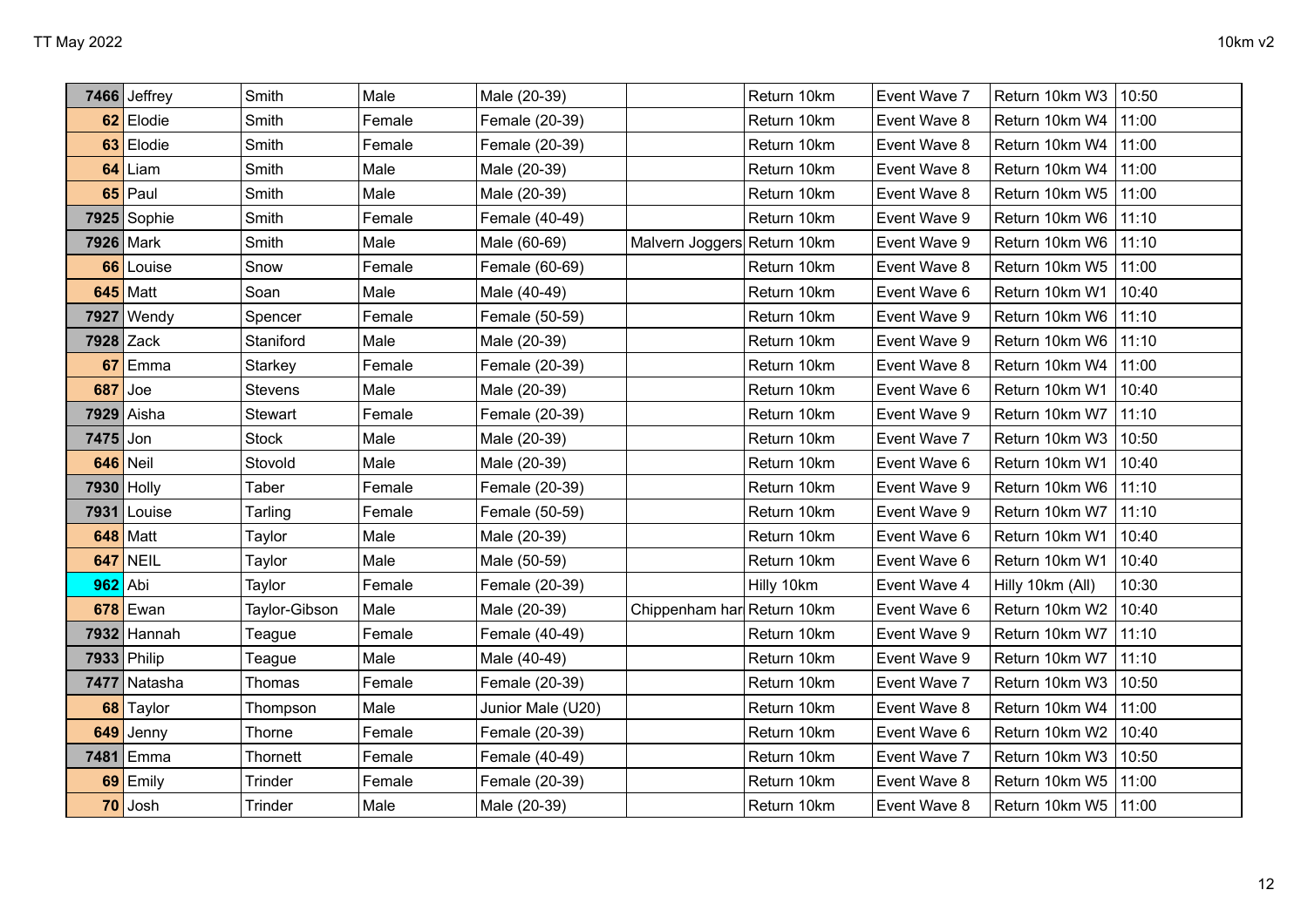|      | 689 Andy       | Tripp          | Male   | Male (20-39)   |                               | Return 10km | Event Wave 6 | Return 10km W1   | 10:40 |
|------|----------------|----------------|--------|----------------|-------------------------------|-------------|--------------|------------------|-------|
|      | 71 Amie        | <b>Tuck</b>    | Female | Female (40-49) |                               | Return 10km | Event Wave 8 | Return 10km W4   | 11:00 |
| 686  | Leigh          | <b>Tucker</b>  | Male   | Male (40-49)   |                               | Return 10km | Event Wave 6 | Return 10km W2   | 10:40 |
|      | 650 David      | Unsworth       | Male   | Male (20-39)   | Southville Runnir Return 10km |             | Event Wave 6 | Return 10km W1   | 10:40 |
|      | 651 Michal     | Usher          | Male   | Male (50-59)   |                               | Return 10km | Event Wave 6 | Return 10km W2   | 10:40 |
|      | 963 Melanie    | Valentine      | Female | Female (20-39) |                               | Hilly 10km  | Event Wave 4 | Hilly 10km (All) | 10:30 |
| 72   | Maria          | Vitale         | Female | Female (20-39) |                               | Return 10km | Event Wave 8 | Return 10km W4   | 11:00 |
| 652  | Jack           | Vowles         | Male   | Male (40-49)   |                               | Return 10km | Event Wave 6 | Return 10km W2   | 10:40 |
| 653  | oscar          | wain           | Male   | Male (40-49)   |                               | Return 10km | Event Wave 6 | Return 10km W2   | 10:40 |
| 654  | Chris          | Walker         | Male   | Male (40-49)   |                               | Return 10km | Event Wave 6 | Return 10km W1   | 10:40 |
| 964  | Steve          | Wallis         | Male   | Male (40-49)   |                               | Hilly 10km  | Event Wave 4 | Hilly 10km (All) | 10:30 |
|      | 7934 Mandy     | Ware           | Female | Female (40-49) |                               | Return 10km | Event Wave 9 | Return 10km W7   | 11:10 |
|      | $7495$ Lauren  | Warner         | Female | Female (20-39) |                               | Return 10km | Event Wave 7 | Return 10km W3   | 10:50 |
|      | 7502 Katzia    | <b>Watkins</b> | Female | Female (20-39) |                               | Return 10km | Event Wave 7 | Return 10km W3   | 10:50 |
|      | 7503 Alexandra | <b>Watkins</b> | Female | Female (20-39) |                               | Return 10km | Event Wave 7 | Return 10km W3   | 10:50 |
| 73   | Shona          | Watt           | Female | Female (40-49) |                               | Return 10km | Event Wave 8 | Return 10km W4   | 11:00 |
| 7504 | Jack           | Webster        | Male   | Male (20-39)   |                               | Return 10km | Event Wave 7 | Return 10km W3   | 10:50 |
|      | 965 Kate       | White          | Female | Female (40-49) | Paul Popham Ru Hilly 10km     |             | Event Wave 4 | Hilly 10km (All) | 10:30 |
|      | $7935$ Hayley  | Whitfield      | Female | Female (20-39) |                               | Return 10km | Event Wave 9 | Return 10km W6   | 11:10 |
|      | 7936 Helen     | <b>Wilkes</b>  | Female | Female (40-49) |                               | Return 10km | Event Wave 9 | Return 10km W7   | 11:10 |
| 655  | Fiona          | Williams       | Female | Female (40-49) |                               | Return 10km | Event Wave 6 | Return 10km W1   | 10:40 |
|      | 74 Vanessa     | Williams       | Female | Female (50-59) |                               | Return 10km | Event Wave 8 | Return 10km W4   | 11:00 |
| 7937 | Joe            | Williams       | Male   | Male (20-39)   |                               | Return 10km | Event Wave 9 | Return 10km W7   | 11:10 |
| 80   | Jayne          | Williams       | Female | Female (40-49) | Avon Valley Runi Return 10km  |             | Event Wave 8 | Return 10km W4   | 11:00 |
| 656  | Alistair       | Williamson     | Male   | Male (40-49)   |                               | Return 10km | Event Wave 6 | Return 10km W2   | 10:40 |
|      | 7505 Benjamin  | Wilson         | Male   | Male (40-49)   |                               | Return 10km | Event Wave 7 | Return 10km W3   | 10:50 |
|      | 75 Matthew     | Winters        | Male   | Male (20-39)   |                               | Return 10km | Event Wave 8 | Return 10km W4   | 11:00 |
| 657  | Tim            | Wiseman        | Male   | Male (50-59)   |                               | Return 10km | Event Wave 6 | Return 10km W2   | 10:40 |
|      | 7938 Laurie    | Wixey          | Female | Female (40-49) |                               | Return 10km | Event Wave 9 | Return 10km W6   | 11:10 |
|      | 76 Ryan        | Woodford       | Male   | Male (20-39)   |                               | Return 10km | Event Wave 8 | Return 10km W4   | 11:00 |